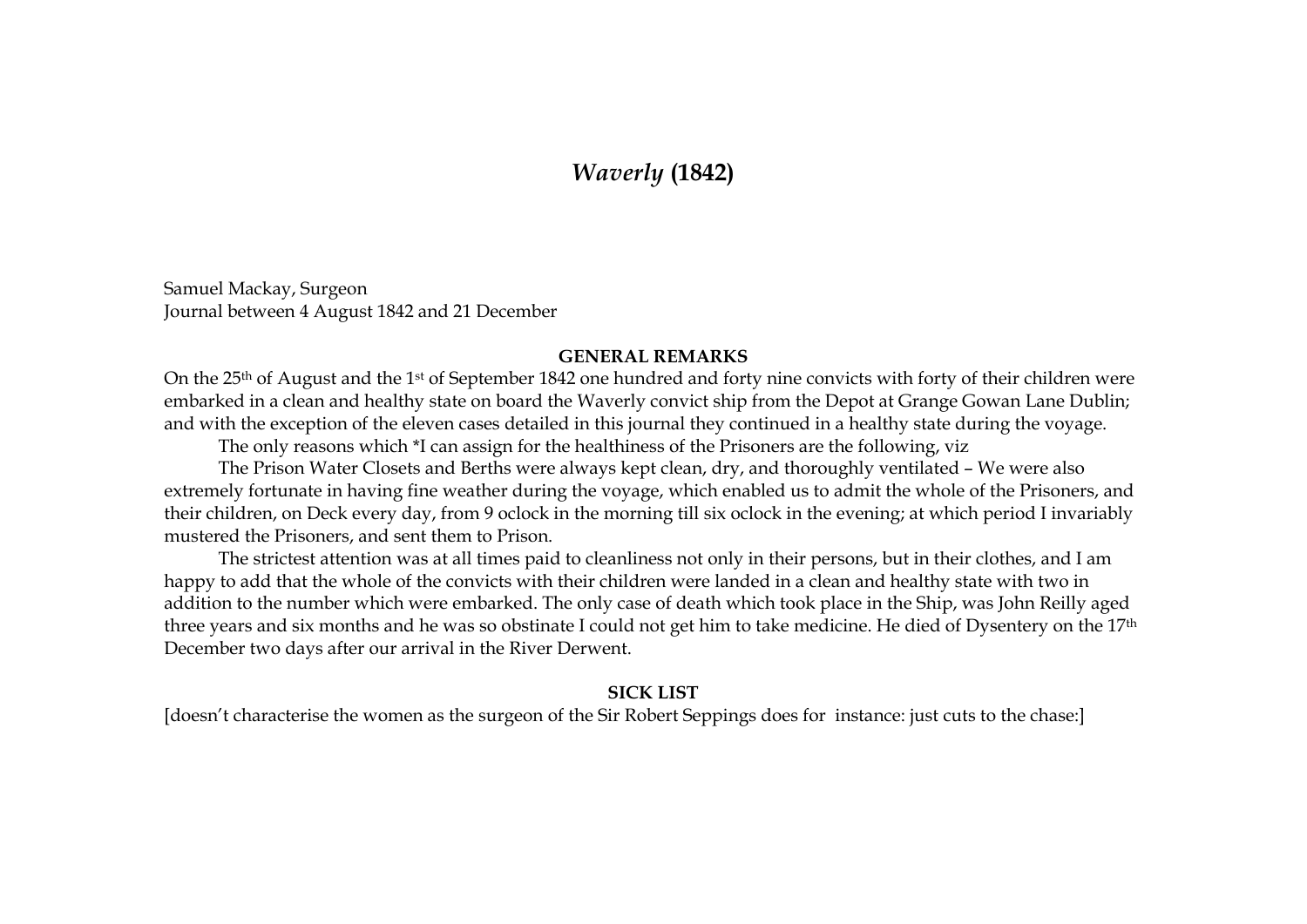**Medical and Surgical Journal of Her Majesty's Convict Ship** *Waverly* **between the**  4th August 1842 **and the** 21st December **during which time the said ship has been employed in a voyage from** Dublin **to Hobart Town, Van Diemen's Land** 

| Nature of<br><b>Disease</b> | No.<br>of<br>$\mathsf{Case}$ | Men's Names,<br>Ages, Qualities,<br>Time when and<br>where taken ill,<br>and how disposed<br>of. | The History, Symptoms, Treatment, and Daily Progress of the Disease<br>or Hurt. |
|-----------------------------|------------------------------|--------------------------------------------------------------------------------------------------|---------------------------------------------------------------------------------|
|-----------------------------|------------------------------|--------------------------------------------------------------------------------------------------|---------------------------------------------------------------------------------|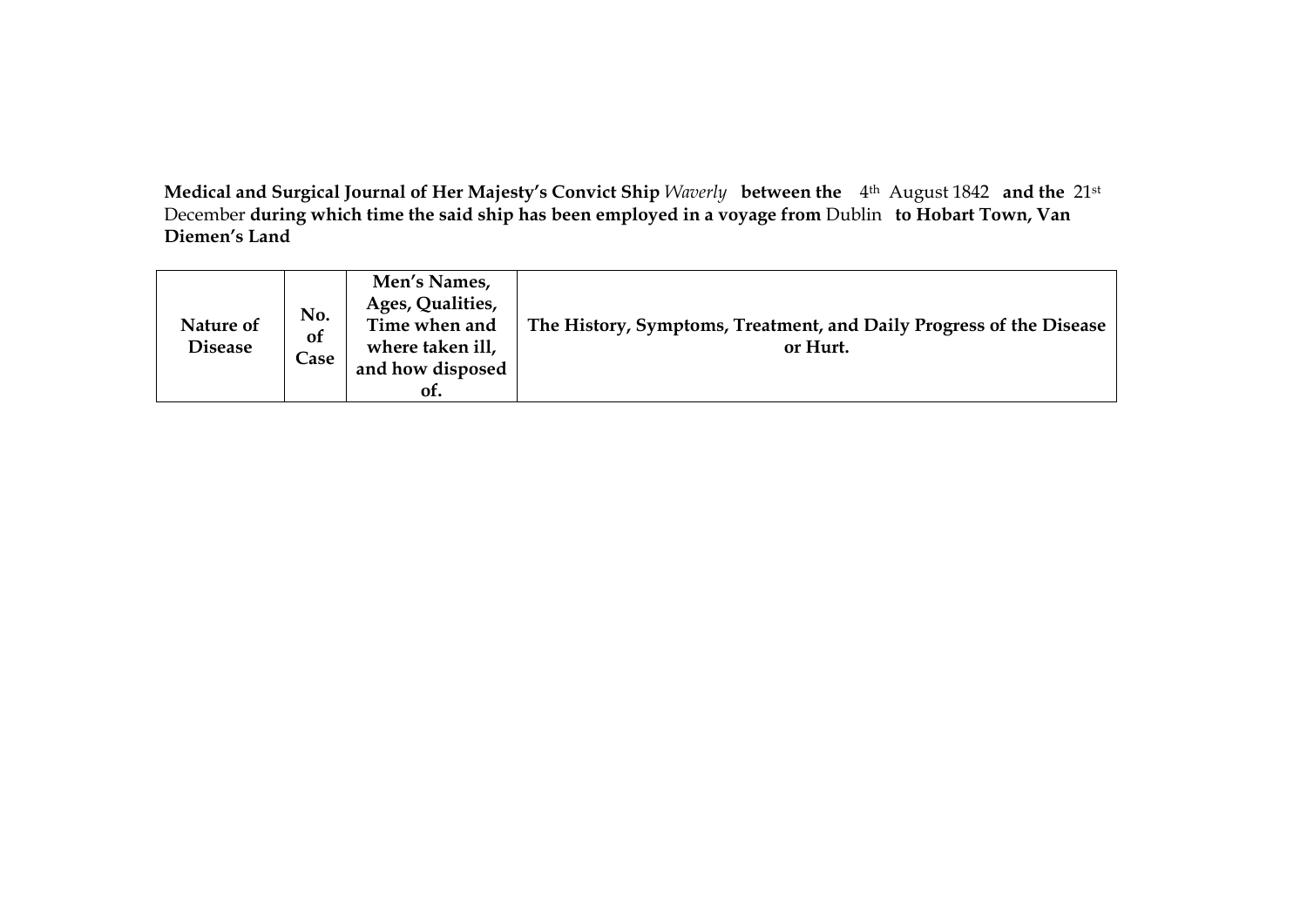| Constipation | $\overline{4}$ | Jane Patterson<br>aged 20    | 2 <sup>nd</sup> October 1842 was admitted into the Hospital complaining of acute<br>pain in the abdomen, accompanied with nausea vomiting and<br>constipated bowels. Pulse small, and frequent, clean skin cool                                                                                                                                                                                                                                                                                                                                                                                                                                                                                                                                                             |
|--------------|----------------|------------------------------|-----------------------------------------------------------------------------------------------------------------------------------------------------------------------------------------------------------------------------------------------------------------------------------------------------------------------------------------------------------------------------------------------------------------------------------------------------------------------------------------------------------------------------------------------------------------------------------------------------------------------------------------------------------------------------------------------------------------------------------------------------------------------------|
| Labour       | 5              | <b>Esther Fry</b><br>aged 36 | on the 6 <sup>th</sup> October 1842 was admitted into the Hospital and at 1.30 p.m.<br>was safely delivered of female infant<br>7th October Esther Fry and her Infant continue to do well<br>9th October Esther Fry complains of constipated Bowels her Infant is<br>doing well, although the mother has no milk we have accustomed the<br>child to take oatmeal gruel<br>10 <sup>th</sup> October Esther Fry had several stools from the medicine - she, and<br>her Infant, are quite well this morning - she continues to recover her<br>strength rapidly from this date, until the 27 <sup>th</sup> of October, when she was<br>discharged from the Hospital. On account of her Infant I issued<br>preserved meat, soup, sago, and wine until our arrival at Hobart Town |
| Contusion    | 6              | Margaret Briggs<br>aged 30   | on the 17th October 1842 received a severe contusion on the back, and<br>loins, by falling down the ladder, which leads up from the Prison, to the<br>Water Closet. At 9 A.M. she complained of considerable difficulty of<br>breathing, accompanied by making a full inspiration Bowels<br>constipated. [prescribes medicine she's discharged 21 October]                                                                                                                                                                                                                                                                                                                                                                                                                  |
| Labour       | 7              | Catharine Murphy<br>aged 26  | on the 26 <sup>th</sup> October 1842 was admitted into the Hospital and at 3 PM<br>gave birth to a fine healthy Boy. Afterbirth came away almost<br>immediately.<br>26th October complains this morning of slight after pains, and pains in<br>the loins,, no stool for the last twenty four hours - [prescribes medicine]<br>28 <sup>th</sup> October several loose stools - says she has no pain this morning, the                                                                                                                                                                                                                                                                                                                                                        |